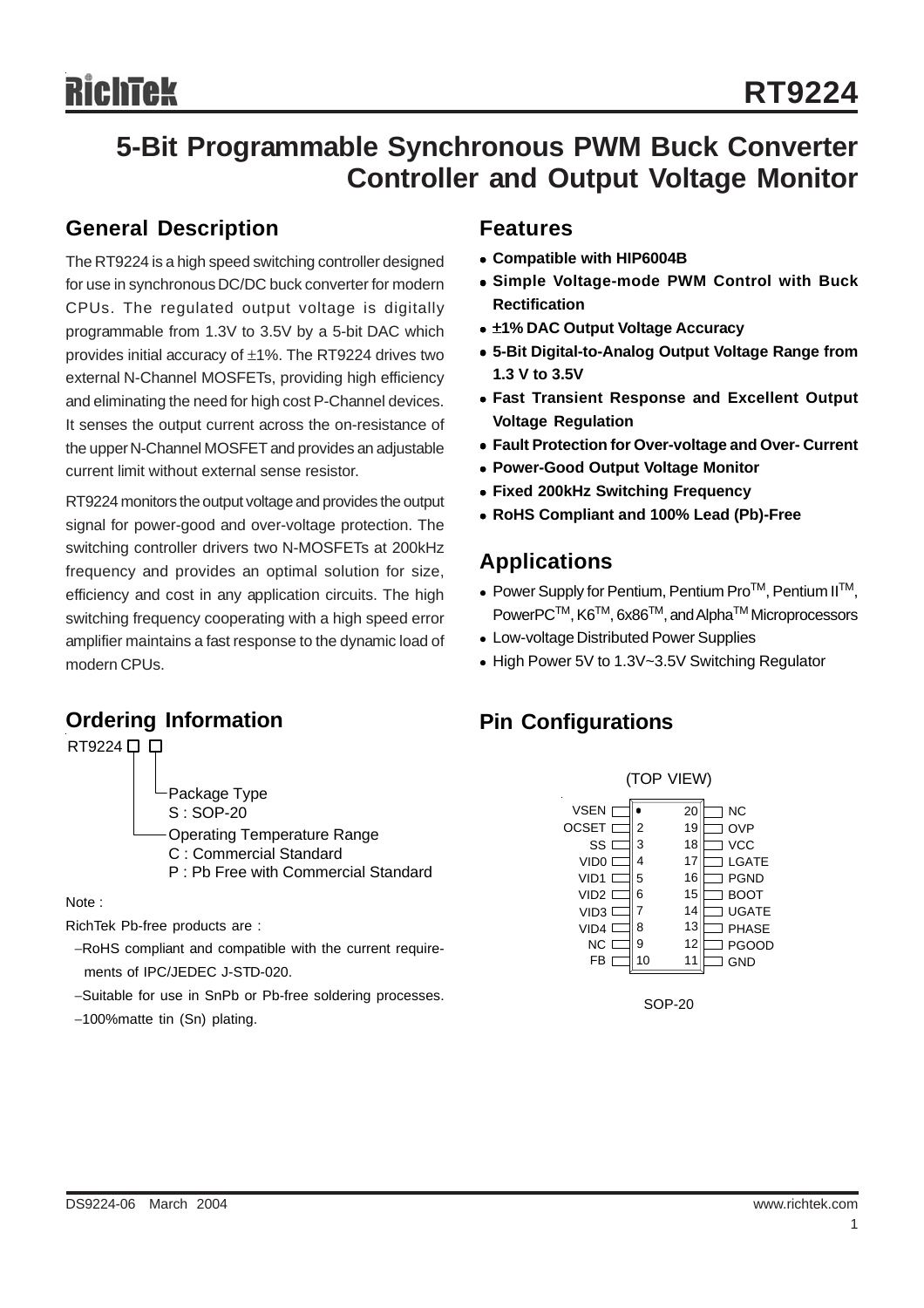# **Typical Application Circuit**



Component Selection Notes:

- C<sub>OUT</sub>, C<sub>IN</sub> Each 1000μF 6.3W VDC, Sanyo MV-GX or Equivalent.
- L2 − Core: Micrometals T50-52B; Winding: 10 Turns of 16AWG.
- L1 − Core: Micrometals T50-52; Winding: 5 Turns of 18AWG.
- D2 − 3A, 40V Schottky, Motorola MBR340 or Equivalent.
- Q1, Q2 PHB83N03LT; PHB95N03LT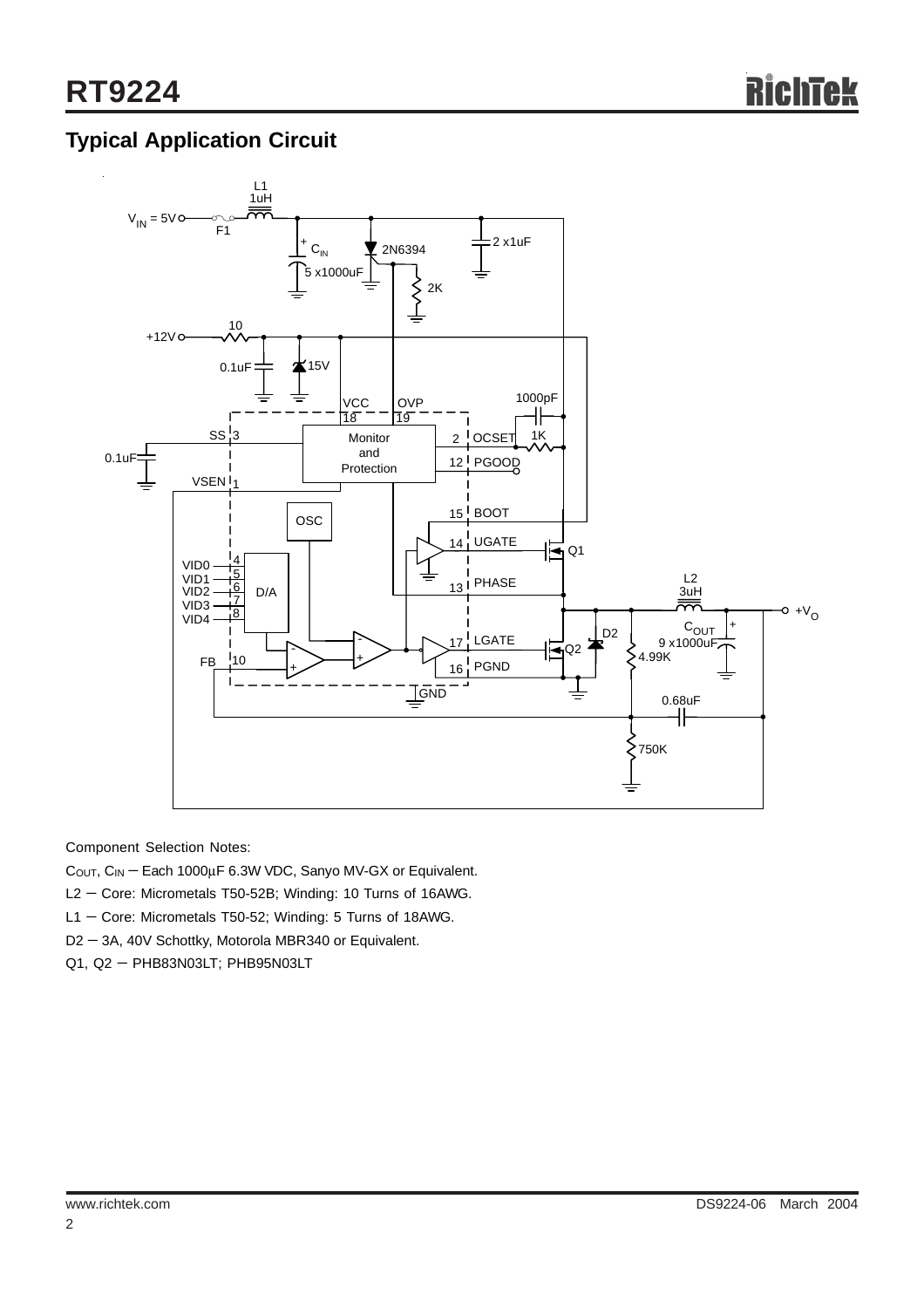# **Function Block Diagram**

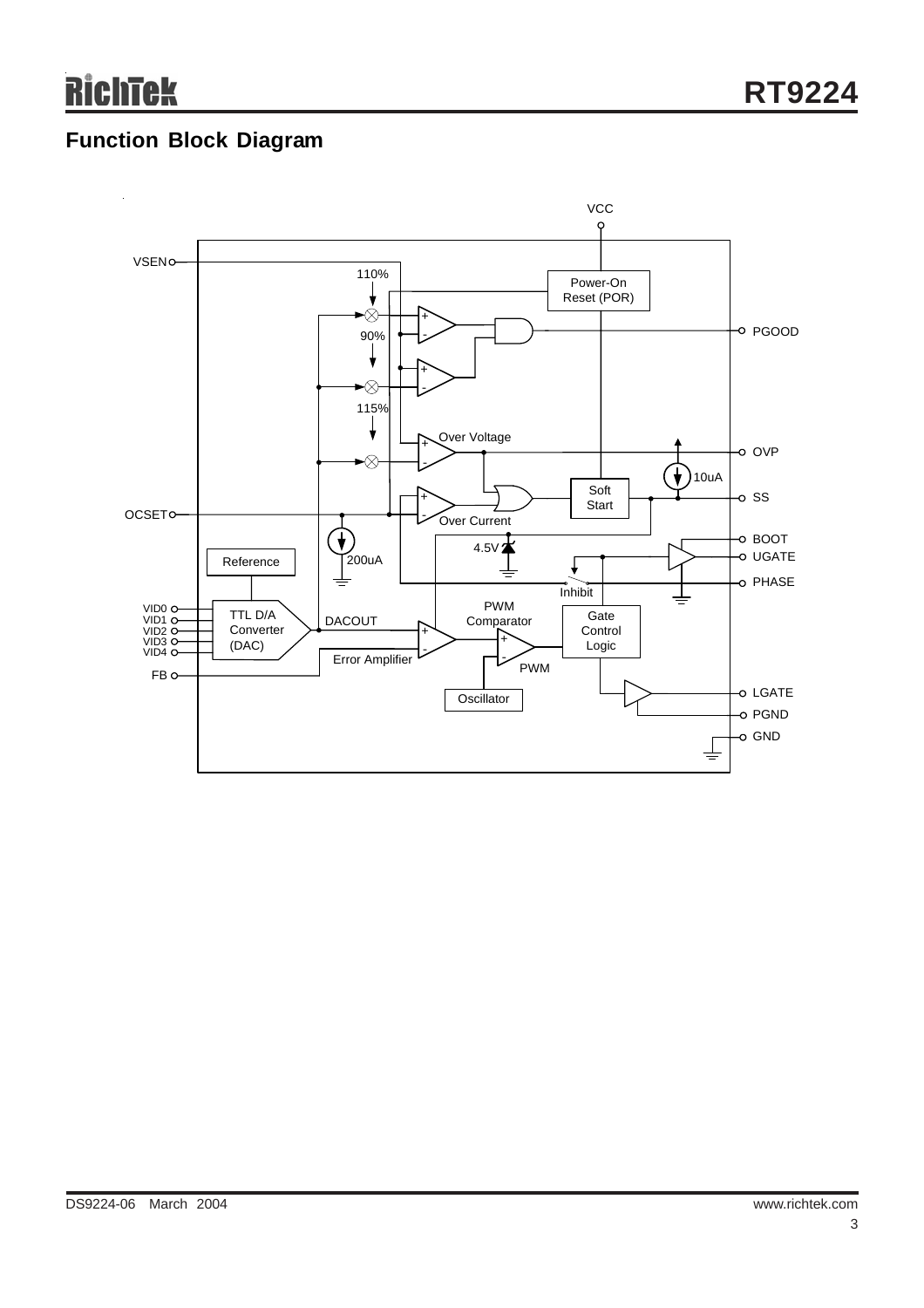# **Functional Pin Description**

| Pin No.        | <b>Pin Name</b>  | <b>Pin Function</b>                                                                                                                                                                                                                                       |  |  |  |  |  |
|----------------|------------------|-----------------------------------------------------------------------------------------------------------------------------------------------------------------------------------------------------------------------------------------------------------|--|--|--|--|--|
| 1              | <b>VSEN</b>      | Output voltage monitoring input for OVP & PGOOD                                                                                                                                                                                                           |  |  |  |  |  |
| $\overline{2}$ | <b>OCSET</b>     | Over current set pin, sinks 200µA through a resistor (R <sub>OCS</sub> ) from this pin to upper<br>N-MOSFET to set the trip point:<br>$200uA \times Rocs$<br>$IPEAK = -$<br>MOSFET - on resistance<br>An over-current trip cycles the soft-start function |  |  |  |  |  |
| 3              | SS               | Soft start speed is set by internal 10µA current source and capacitor from this pin to GND                                                                                                                                                                |  |  |  |  |  |
| 4              | VID <sub>0</sub> | Switching Regulator Output Voltage Setting                                                                                                                                                                                                                |  |  |  |  |  |
| 5              | VID1             | Switching Regulator Output Voltage Setting                                                                                                                                                                                                                |  |  |  |  |  |
| 6              | VID <sub>2</sub> | Switching Regulator Output Voltage Setting                                                                                                                                                                                                                |  |  |  |  |  |
| $\overline{7}$ | VID <sub>3</sub> | Switching Regulator Output Voltage Setting                                                                                                                                                                                                                |  |  |  |  |  |
| 8              | VID4             | Switching Regulator Output Voltage Setting                                                                                                                                                                                                                |  |  |  |  |  |
| 9              | <b>NC</b>        | No Connection                                                                                                                                                                                                                                             |  |  |  |  |  |
| 10             | <b>FB</b>        | Feedback input pin for the PWM Loop                                                                                                                                                                                                                       |  |  |  |  |  |
| 11             | <b>GND</b>       | IC Signal Ground                                                                                                                                                                                                                                          |  |  |  |  |  |
| 12             | <b>PGOOD</b>     | Open Drain Logic Output<br>This pin is pulled low when the converter output is not within ±10% of the DACOUT<br>reference voltage                                                                                                                         |  |  |  |  |  |
| 13             | <b>PHASE</b>     | <b>Current Limit Sense Input</b>                                                                                                                                                                                                                          |  |  |  |  |  |
| 14             | <b>UGATE</b>     | <b>High Side Driver Output</b>                                                                                                                                                                                                                            |  |  |  |  |  |
| 15             | <b>BOOT</b>      | <b>Driver Power</b>                                                                                                                                                                                                                                       |  |  |  |  |  |
| 16             | <b>PGND</b>      | Low Side Driver GND                                                                                                                                                                                                                                       |  |  |  |  |  |
| 17             | <b>LGATE</b>     | Low Side Driver Output                                                                                                                                                                                                                                    |  |  |  |  |  |
| 18             | <b>VCC</b>       | Power Supply Input                                                                                                                                                                                                                                        |  |  |  |  |  |
| 19             | <b>OVP</b>       | Over Voltage Protection<br>This pin is pulled high when the VSEN voltage is over 15% of the DACOUT reference<br>voltage                                                                                                                                   |  |  |  |  |  |
| 20             | <b>NC</b>        | No Connection                                                                                                                                                                                                                                             |  |  |  |  |  |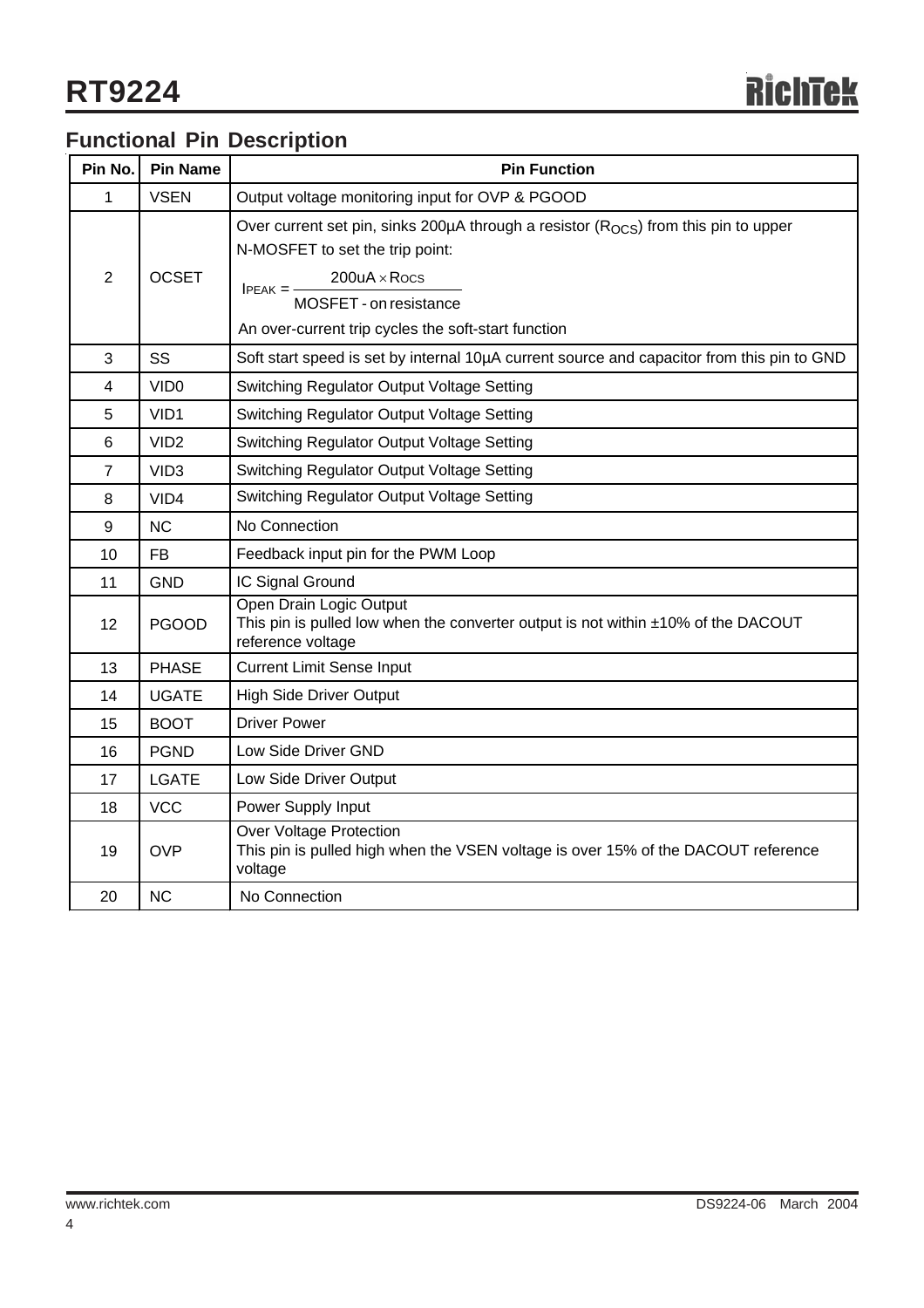| <b>Pin Name</b> |                  |                  |              |                  | <b>Nominal Output</b> | <b>Pin Name</b> |                  |                  |                | <b>Nominal</b>   |                                        |
|-----------------|------------------|------------------|--------------|------------------|-----------------------|-----------------|------------------|------------------|----------------|------------------|----------------------------------------|
| VID4            | VID <sub>3</sub> | VID <sub>2</sub> | VID1         | VID <sub>0</sub> | <b>Voltage DACOUT</b> | VID4            | VID <sub>3</sub> | VID <sub>2</sub> | VID1           | VID <sub>0</sub> | <b>Output Voltage</b><br><b>DACOUT</b> |
| $\mathbf 0$     | $\mathbf{1}$     | $\mathbf{1}$     | $\mathbf{1}$ | $\mathbf{1}$     | 1.30V                 | 1               | $\mathbf{1}$     | 1                | 1              | 1                | 2.0V                                   |
| $\mathbf 0$     | 1                | 1                | $\mathbf{1}$ | $\mathbf 0$      | 1.35V                 | 1               | $\mathbf{1}$     | 1                | 1              | $\mathbf 0$      | 2.1V                                   |
| $\mathbf 0$     | $\mathbf{1}$     | $\mathbf{1}$     | $\mathbf 0$  | $\mathbf{1}$     | 1.40V                 | 1               | 1                | 1                | $\mathbf 0$    | 1                | 2.2V                                   |
| $\mathbf 0$     | $\mathbf{1}$     | $\mathbf{1}$     | $\mathbf 0$  | $\overline{0}$   | 1.45V                 | 1               | $\mathbf{1}$     | 1                | $\overline{0}$ | $\overline{0}$   | 2.3V                                   |
| $\Omega$        | 1                | $\overline{0}$   | $\mathbf{1}$ | $\mathbf 1$      | 1.50V                 | 1               | $\mathbf{1}$     | $\mathbf 0$      | 1              | 1                | 2.4V                                   |
| $\Omega$        | $\mathbf{1}$     | $\overline{0}$   | $\mathbf{1}$ | $\mathbf 0$      | 1.55V                 | 1               | 1                | $\mathbf 0$      | 1              | $\overline{0}$   | 2.5V                                   |
| 0               | $\mathbf{1}$     | $\mathbf 0$      | $\mathbf 0$  | $\mathbf{1}$     | 1.60V                 | 1               | 1                | $\mathbf 0$      | $\mathbf 0$    | 1                | 2.6V                                   |
| $\mathbf 0$     | $\mathbf{1}$     | $\mathbf 0$      | $\mathbf 0$  | $\mathbf 0$      | 1.65V                 | $\mathbf{1}$    | $\mathbf{1}$     | $\mathbf 0$      | $\mathbf 0$    | $\overline{0}$   | 2.7V                                   |
| $\mathbf 0$     | $\mathbf 0$      | $\mathbf{1}$     | $\mathbf{1}$ | $\mathbf{1}$     | 1.70V                 | 1               | $\overline{0}$   | 1                | 1              | 1                | 2.8V                                   |
| $\mathbf 0$     | $\mathbf 0$      | $\mathbf{1}$     | 1            | $\mathbf 0$      | 1.75V                 | $\mathbf{1}$    | $\mathbf 0$      | $\mathbf 1$      | 1              | $\mathbf 0$      | 2.9V                                   |
| $\mathbf 0$     | $\mathbf 0$      | $\mathbf{1}$     | $\mathbf 0$  | $\mathbf{1}$     | 1.80V                 | 1               | $\mathbf 0$      | 1                | $\mathbf 0$    | 1                | 3.0V                                   |
| $\mathbf 0$     | $\mathbf 0$      | $\mathbf{1}$     | $\mathbf 0$  | $\mathbf 0$      | 1.85V                 | 1               | $\mathbf 0$      | $\mathbf 1$      | $\mathbf 0$    | $\mathbf 0$      | 3.1V                                   |
| $\overline{0}$  | $\overline{0}$   | $\mathbf 0$      | $\mathbf{1}$ | 1                | 1.90V                 | $\mathbf{1}$    | $\overline{0}$   | $\overline{0}$   | $\mathbf{1}$   | $\mathbf{1}$     | 3.2V                                   |
| $\overline{0}$  | $\mathbf 0$      | $\overline{0}$   | $\mathbf{1}$ | $\mathbf 0$      | 1.95V                 | $\mathbf{1}$    | $\overline{0}$   | $\overline{0}$   | $\mathbf{1}$   | $\overline{0}$   | 3.3V                                   |
| $\overline{0}$  | $\overline{0}$   | $\overline{0}$   | $\mathbf 0$  | 1                | 2.00V                 | $\mathbf{1}$    | $\overline{0}$   | $\mathbf 0$      | $\mathbf 0$    | $\mathbf{1}$     | 3.4V                                   |
| $\mathbf 0$     | $\pmb{0}$        | $\mathbf 0$      | $\mathbf 0$  | $\mathbf 0$      | 2.05V                 | $\mathbf{1}$    | $\mathbf 0$      | $\mathbf 0$      | $\mathbf 0$    | $\mathbf 0$      | 3.5V                                   |

**Table 1 Output Voltage Program**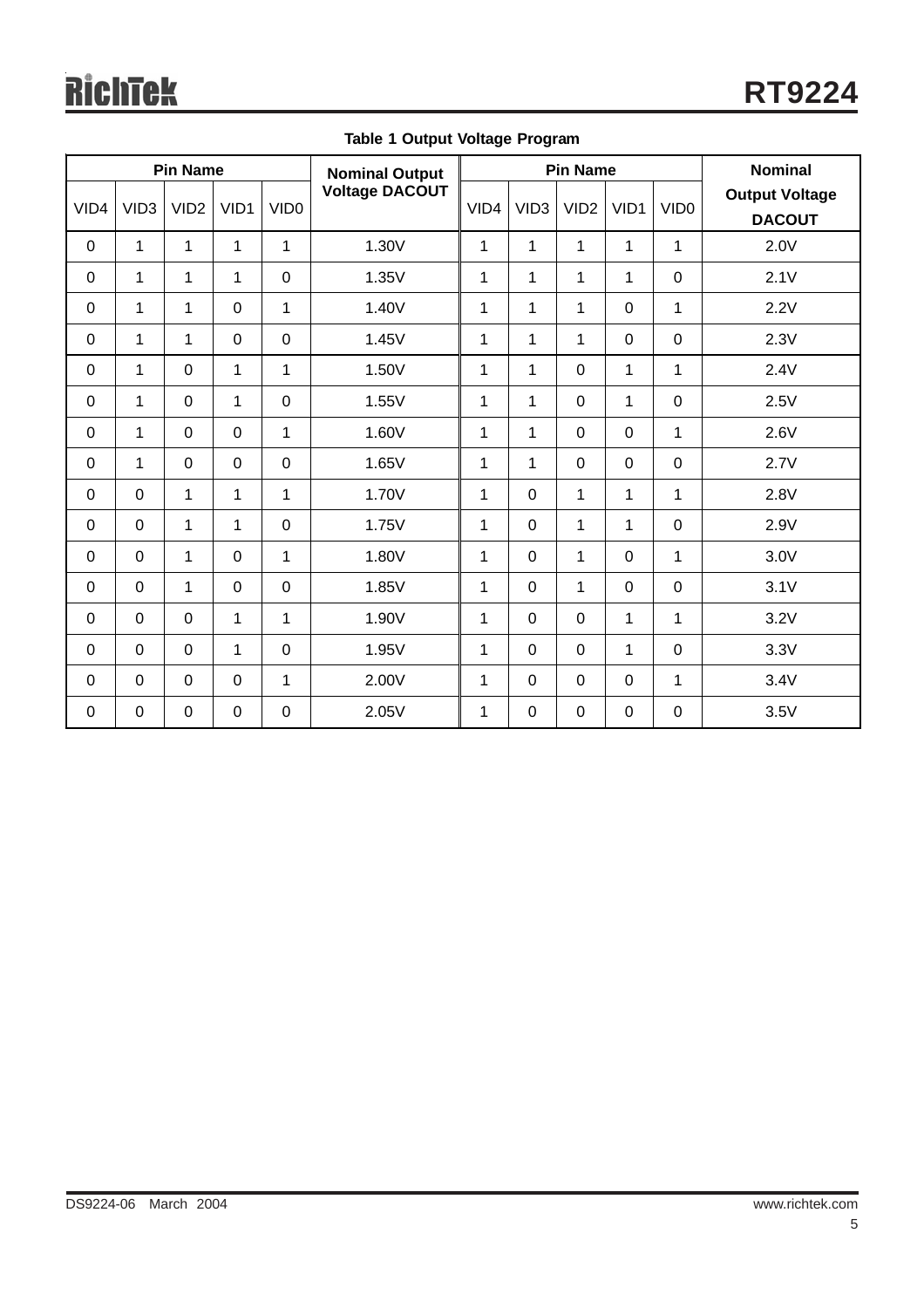# **Absolute Maximum Ratings**

| • Package Thermal Resistance |  |
|------------------------------|--|
|                              |  |
|                              |  |

# **Recommended Operating Conditions**

# **Electrical Characteristics**

 $(T_A = 25^\circ \text{C}$ , recommended operating conditions, unless otherwise specified)

| <b>Parameter</b>                     | <b>Symbol</b>   | <b>Test Conditions</b>                       | Min                      | <b>Typ</b>               | <b>Max</b>               | <b>Units</b> |  |  |
|--------------------------------------|-----------------|----------------------------------------------|--------------------------|--------------------------|--------------------------|--------------|--|--|
| <b>V<sub>CC</sub> Supply Current</b> |                 |                                              |                          |                          |                          |              |  |  |
| <b>Nominal Supply</b>                | $_{\text{loc}}$ | <b>UGATE and LGATE Open</b>                  | --                       | 3                        | $\overline{\phantom{a}}$ | mA           |  |  |
| <b>Power-On Reset</b>                |                 |                                              |                          |                          |                          |              |  |  |
| V <sub>CC</sub> Rising Threshold     |                 | $V$ <sub>OCSET</sub> = $4.5V$                | $\overline{\phantom{a}}$ | 9.5                      | $\overline{\phantom{a}}$ | $\vee$       |  |  |
| V <sub>CC</sub> Falling Threshold    |                 | $V_{OCSET} = 4.5V$                           | $\overline{\phantom{a}}$ | 7.5                      | $\overline{\phantom{a}}$ | V            |  |  |
| <b>Rising VOCSET Threshold</b>       |                 |                                              | $\overline{\phantom{a}}$ | 1.6                      | $-$                      | V            |  |  |
| <b>Oscillator</b>                    |                 |                                              |                          |                          |                          |              |  |  |
| <b>Free Running Frequency</b>        |                 |                                              | 170                      | 200                      | 230                      | kHz          |  |  |
| Ramp Amplitude                       | $\Delta V$ OSC  |                                              | --                       | 1.9                      | --                       | $V_{P-P}$    |  |  |
| <b>Reference and DAC</b>             |                 |                                              |                          |                          |                          |              |  |  |
| DAC (VID0 - VID4) Input Low Voltage  |                 |                                              | --                       | $-$                      | 0.8                      | $\vee$       |  |  |
| DAC (VID0 - VID4) Input High Voltage |                 |                                              | 2.0                      | $-$                      | --                       | V            |  |  |
| <b>DACOUT Voltage Accuracy</b>       |                 |                                              | $-1.0$                   | $\overline{\phantom{a}}$ | $+1.0$                   | %            |  |  |
| <b>Error Amplifier</b>               |                 |                                              |                          |                          |                          |              |  |  |
| DC Gain                              |                 |                                              | $\overline{\phantom{a}}$ | 65                       | $-$                      | dB           |  |  |
| <b>Gate Drivers</b>                  |                 |                                              |                          |                          |                          |              |  |  |
| <b>UGATE Source</b>                  | RUGATE          | $V_{\text{BOOT}}$ - $V_{\text{PHASE}}$ = 12V | $-$                      | 8                        | $\overline{\phantom{a}}$ | Ω            |  |  |
| <b>UGATE Sink</b>                    | RUGATE          | $V_{UGATE}$ - $V_{PHASE}$ = 1V               | $-$                      | 5                        | $-$                      | $\Omega$     |  |  |
| <b>LGATE Source</b>                  | <b>ILGATE</b>   | $VCC = 12V$ , $V_{LGATE} = 6V$               | $-$                      | 500                      | $-$                      | mA           |  |  |
| <b>LGATE Sink</b>                    | RLGATE          | $V_{LGATE} = 1V$                             | $\overline{\phantom{a}}$ | 5                        | $-$                      | $\Omega$     |  |  |

*To be continued*

6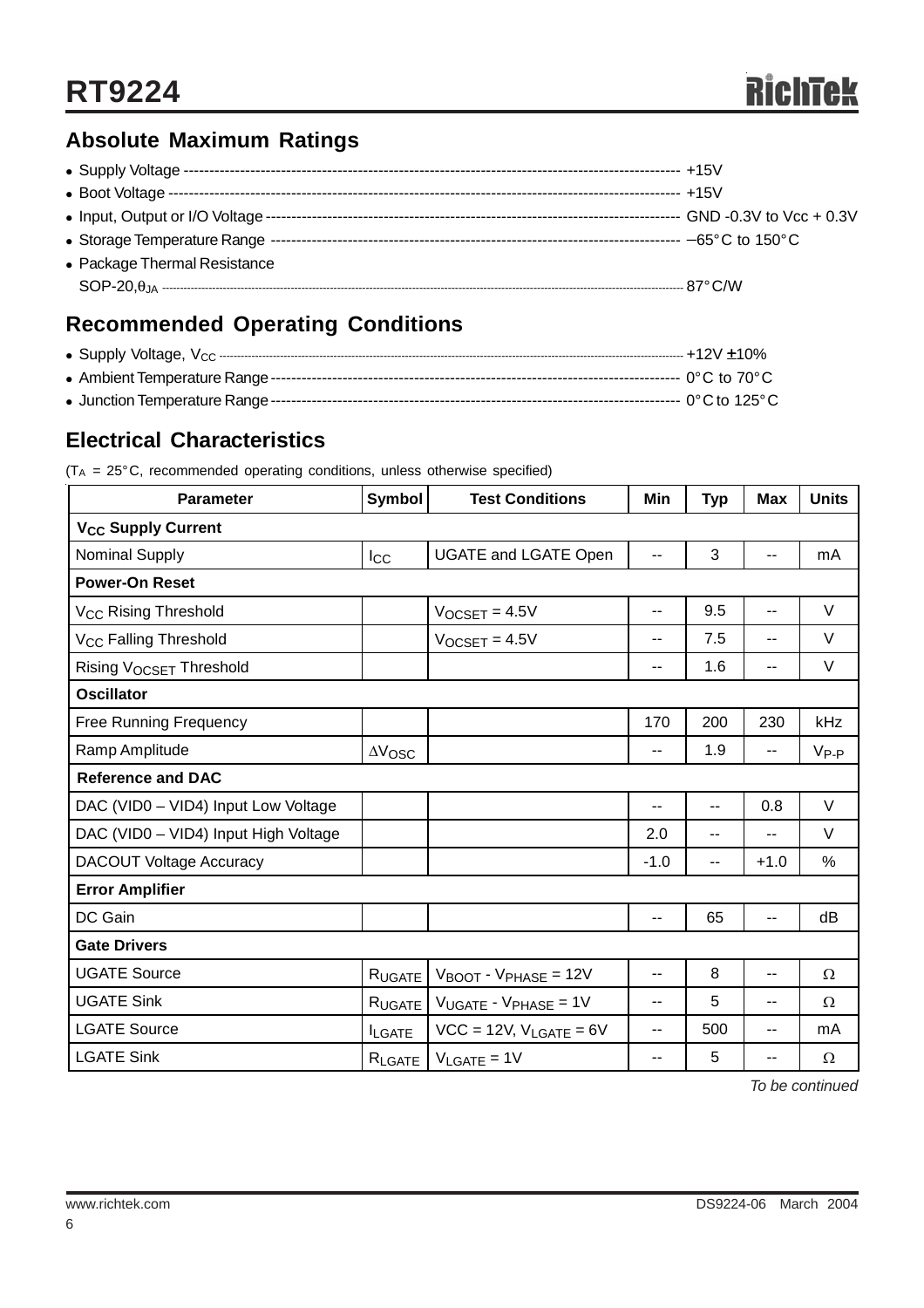# RichTek

| <b>Parameter</b>                             | Symbol             | <b>Test Conditions</b>                          | Min | <b>Typ</b>     | Max   | <b>Units</b> |  |  |
|----------------------------------------------|--------------------|-------------------------------------------------|-----|----------------|-------|--------------|--|--|
| <b>Protection</b>                            |                    |                                                 |     |                |       |              |  |  |
| Over-voltage Trip (V <sub>SEN</sub> /DACOUT) |                    |                                                 | --  | 115            | 120   | $\%$         |  |  |
| <b>OCSET Current Source</b>                  | <b>IOCSET</b>      | $V_{OCSET} = 4.5V$                              | 167 | 200            | 233   | μA           |  |  |
| <b>OVP Sourcing Current</b>                  | <b>I</b> OVP       | $V_{\text{SFN}} = 5.5V$ , $V_{\text{OVP}} = 0V$ | 60  | --             | $- -$ | mA           |  |  |
| Soft-Start Current                           | Iss                | $V$ <sub>SS</sub> = 1.5V                        | --  | 10             | $- -$ | μA           |  |  |
| <b>Power Good</b>                            |                    |                                                 |     |                |       |              |  |  |
| Upper Threshold (V <sub>SEN</sub> /DACOUT)   |                    | <b>V<sub>SEN</sub></b> Rising                   | 106 | --             | 114   | $\%$         |  |  |
| Lower Threshold (V <sub>SEN</sub> /DACOUT)   |                    | <b>V<sub>SEN</sub></b> Falling                  | 89  | --             | 96    | $\%$         |  |  |
| Hysteresis (V <sub>SEN</sub> /DACOUT)        |                    | Upper and Lower Threshold                       | $-$ | $\overline{2}$ | $- -$ | $\%$         |  |  |
| PGOOD Voltage Low                            | V <sub>PGOOD</sub> | $l_{PGOOD} = -5mA$                              | --  | 0.5            | $-$   | $\vee$       |  |  |